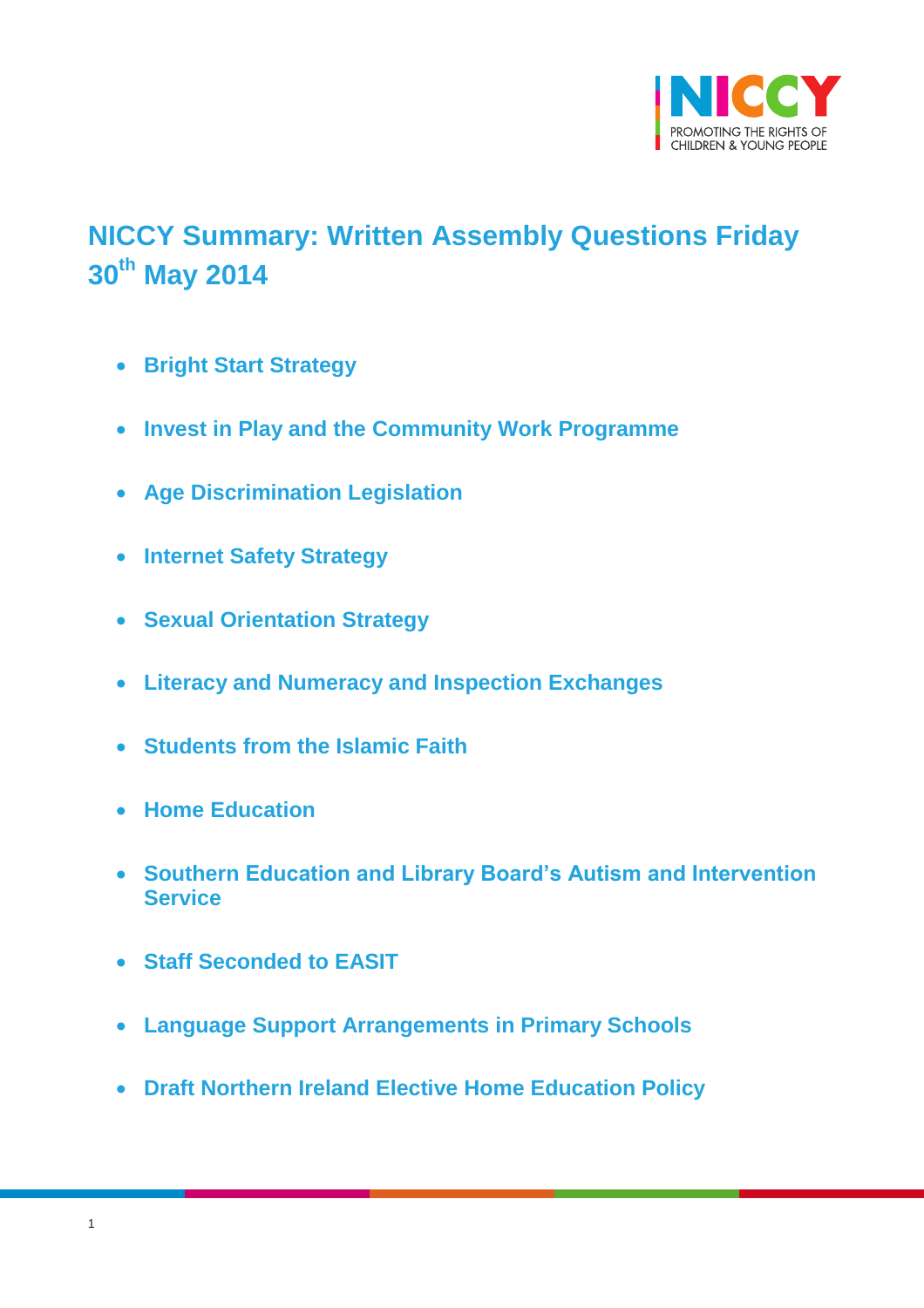

- **[Home Education](#page-11-0)**
- **[Reconstitution of the Education and Library Boards](#page-12-0)**
- **[Area Based Planning](#page-12-1)**
- **[Review of Youth Training](#page-13-0)**
- **[Skills for Life and Skills for Work](#page-14-0)**
- **[Standing Conference on Teacher Education North and South](#page-15-0)**
- **[Beechlea Care Home, Enniskillen](#page-16-0)**
- **[Consultant Community Paediatricians](#page-17-0)**
- **[Children in Care](#page-17-1)**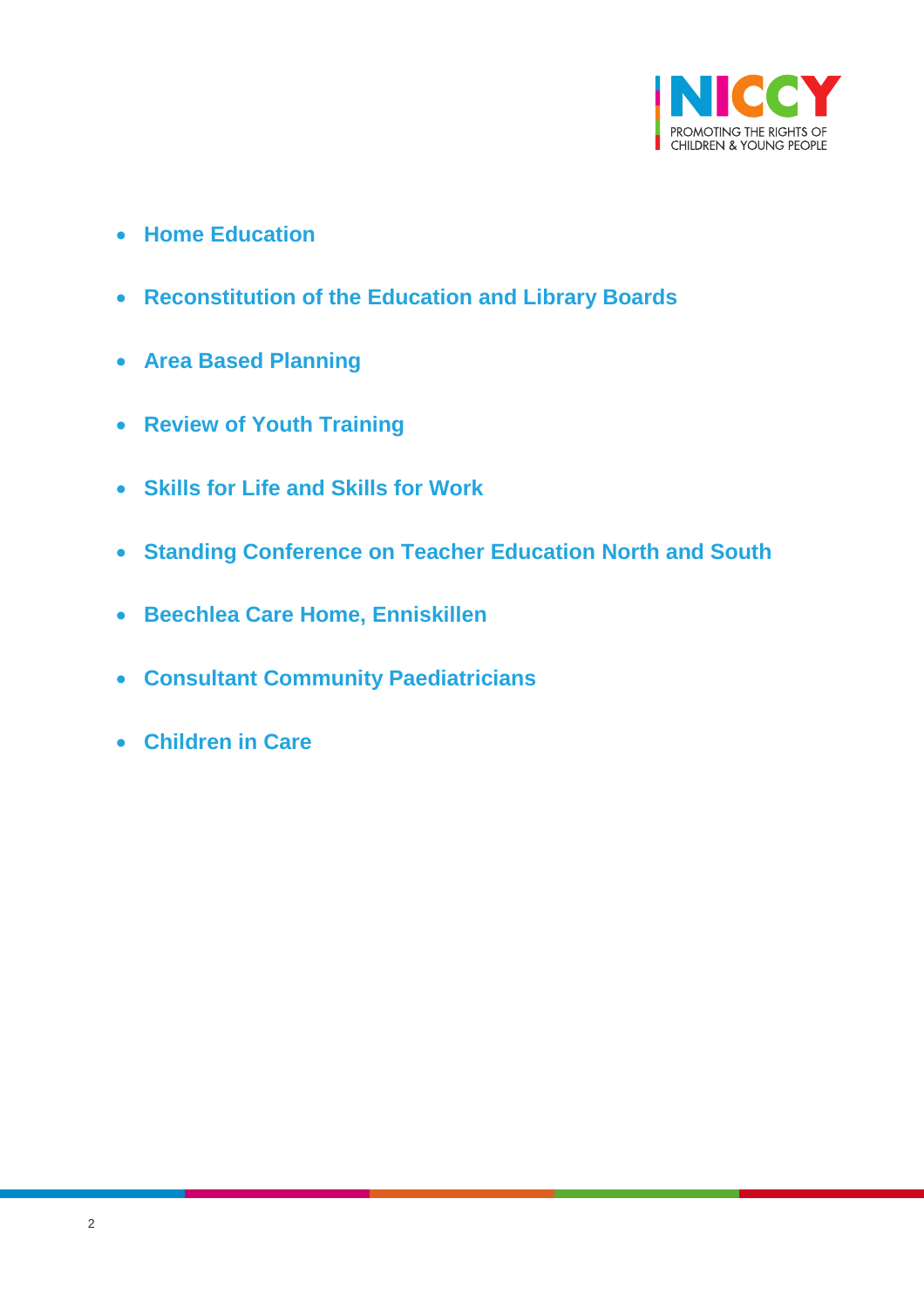

# **Office of the First Minister and deputy First Minister**

## <span id="page-2-0"></span>**Bright Start Strategy**

**Mr Lyttle** asked the First Minister and deputy First Minister what provisions are being made for childcare for children with disabilities through the Bright Start Strategy. (AQW 29229/11-15)

### **Mr P Robinson and Mr M McGuinness (The First Minister and deputy First Minister):**

Key First Action 6 of the first phase of the Bright Start Childcare Strategy aims to improve the quality of childcare services for children with a disability and to make these services more accessible. The Department of Health, Social Services and Public Safety and the Health and Social Care Board have established a Steering Group to identify a number of pilot initiatives in support of this Key Action. The Steering Group has agreed the following pilots:

- A pilot small grant scheme to enable registered childcare providers to purchase specialist equipment or make adaptations to their premises that will help them meet the childcare needs of children with disability;
- a disability awareness training programme aimed at childcare providers and extended family members who could provide childcare support for children with a disability and/or complex needs;
- a pilot grant scheme to support school holiday childcare for children with disability and/or complex needs.

### **[Back to Top](#page-0-0)**

## <span id="page-2-1"></span>**Invest in Play and the Community Work Programme**

**Mr Eastwood** asked the First Minister and deputy First Minister whether the Invest in Play and the Community Work Programme are the only projects to be funded by the Social Investment Fund in the Derry Zone. (AQW 33147/11-15)

**Mr P Robinson and Mr M McGuinness:** The Social Investment Fund has an £80 million budget which has been allocated across all 9 zones. As a result, 3 projects from the Derry/Londonderry Zone area plan have been prioritised by the Steering Group, in line with the allocated budget. The 2 projects referred to have been announced for funding following business case approval.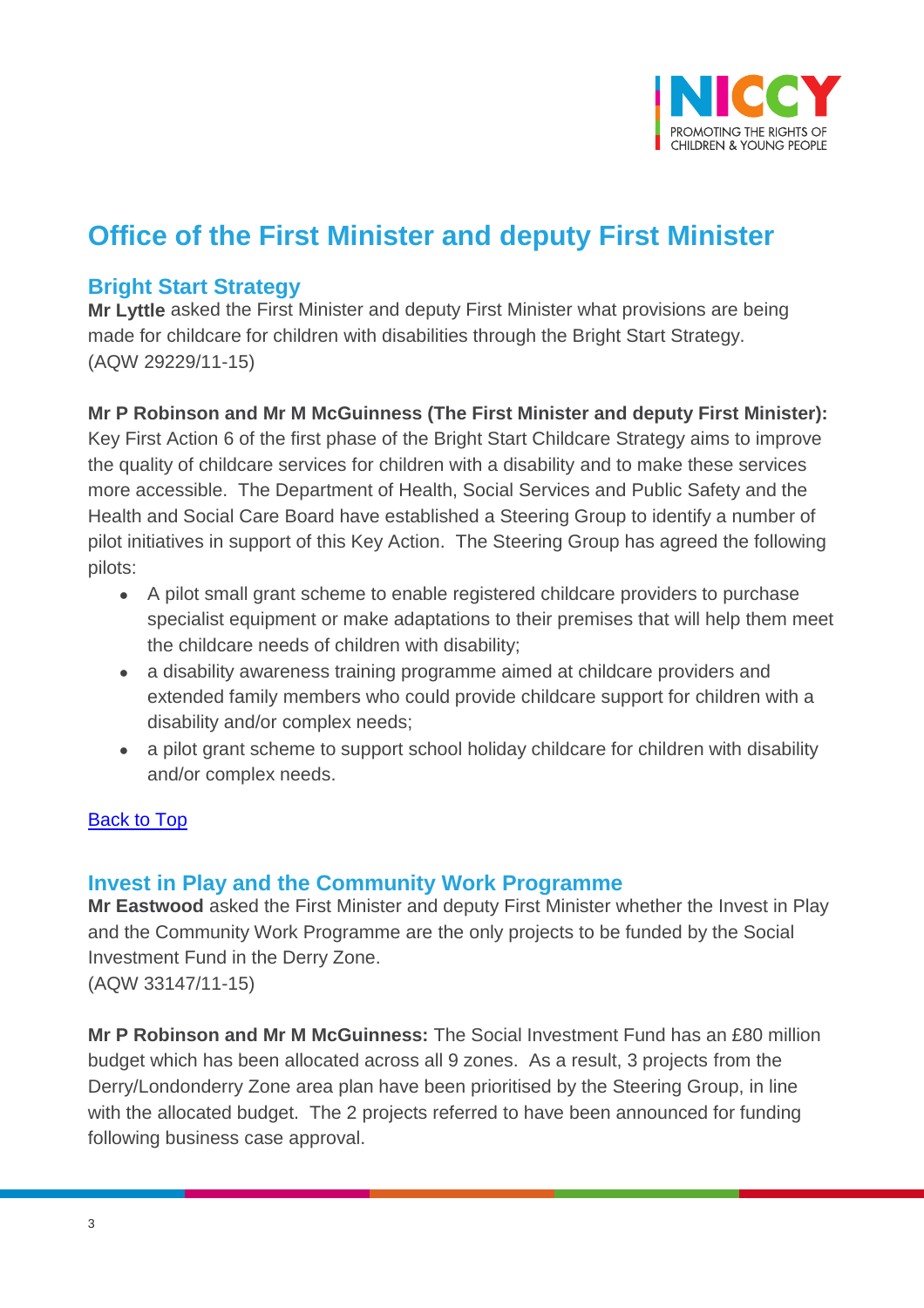

Invest in Play is a capital cluster to improve play facilities with a value of £1.75m at the following locations: Ballyarnett, Ballymagroarty and Daisyfield.

The Community Work Programme is a revenue project to improve employment with a value of £3.3m. It will provide long-term placements targeted upon those on the margins but especially the young (under 25 years) long-term unemployed.

The third project being considered for funding, subject to business case approval, is the Capital Cluster Pitches project. It is intended to increase health and wellbeing with an anticipated value of £4.5m. Final decisions on this and any resulting impact on funding for other projects within the area plan will only be taken on completion of the business case approval process.

### [Back to Top](#page-0-0)

# <span id="page-3-0"></span>**Age Discrimination Legislation**

**Mrs Dobson** asked the First Minister and deputy First Minister for an update on the introduction of age discrimination legislation with regard to the provision of goods, facilities and services.

(AQO 6075/11-15)

**Mr P Robinson and Mr M McGuinness:** We are currently considering the scope of the proposed legislation and the implications of the various options available to us for taking this matter forward. The intention is that the legislation will prohibit treatment that amounts to unfair discrimination, without removing any of the protections and privileges currently available to different age groups. When we are satisfied that policy proposals have been developed to achieve the intended outcome, we will submit them to full public consultation.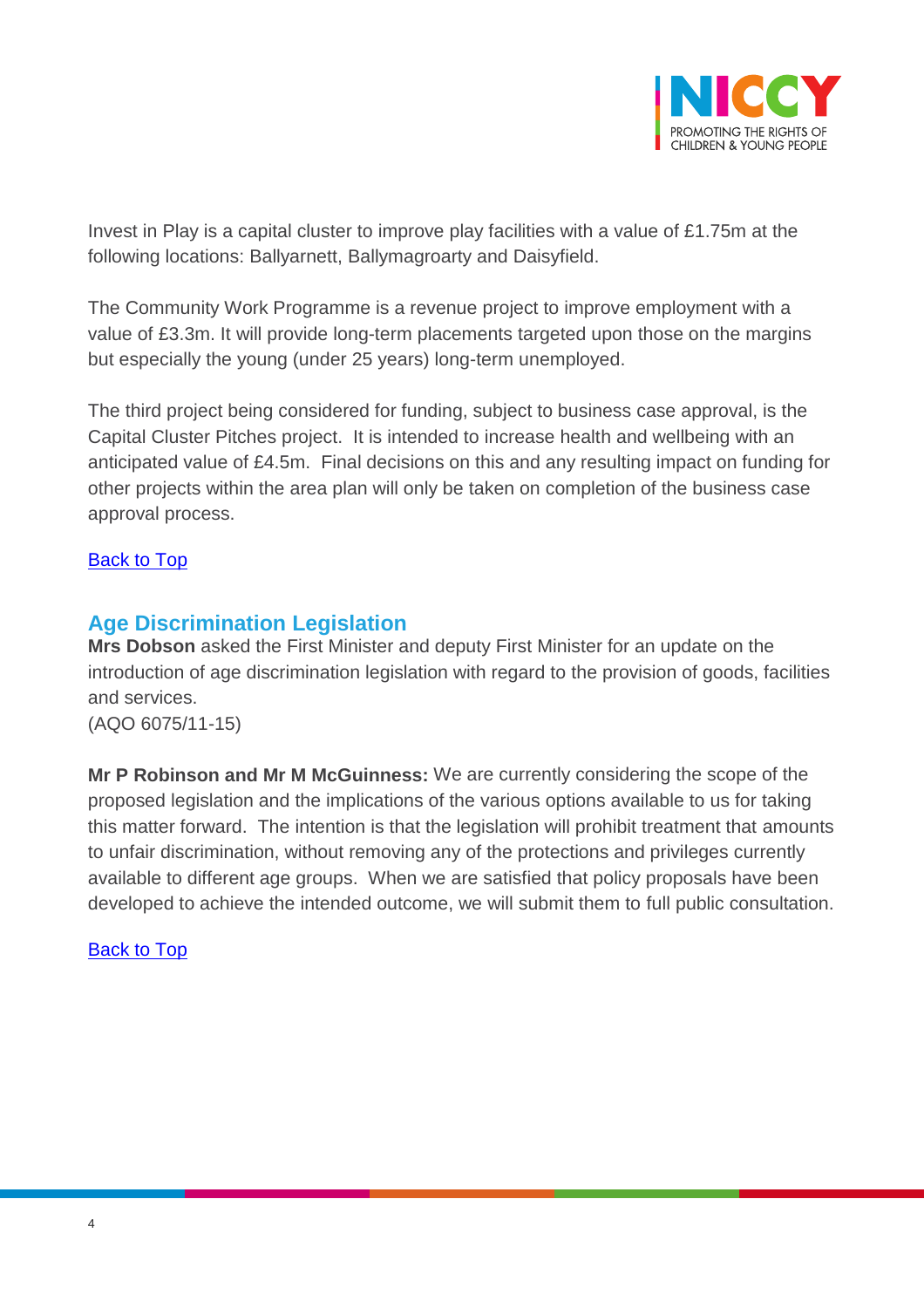

# <span id="page-4-0"></span>**Internet Safety Strategy**

**Mrs Overend** asked the First Minister and deputy First Minister for an update on developing a cross departmental internet safety strategy. (AQO 6080/11-15)

**Mr P Robinson and Mr M McGuinness:** Recognising that the issue of internet safety is an area of increasing concern for parents, professionals and society in general, OFMDFM has been in discussion with the Department of Health, Social Services and Public Safety regarding the development of an overarching, strategic and co-ordinated approach to esafety.

At present, the arrangements for taking forward the development of an overarching strategic approach to child internet safety are under consideration. This is to ensure that the most effective mechanism for the development of a cross-departmental approach to internet safety is established.

### [Back to Top](#page-0-0)

## <span id="page-4-1"></span>**Sexual Orientation Strategy**

**Ms Ruane** asked the First Minister and deputy First Minister for an update on the Sexual Orientation Strategy. (AQO 6083/11-15)

**Mr P Robinson and Mr M McGuinness:** Public consultation on the development of a Sexual Orientation Strategy was launched via a number of press advertisements on 14 March 2014. A consultation document to help inform the development of the Strategy is available online at http://www.ofmdfmni.gov.uk/developing-a-sexual-orientation-strategyconsultation-document.pdf and is accompanied by an online survey. The document and survey are available in hard copy on request.

The consultation process will enable OFMDFM to gather information, evidence and public opinion on what the Sexual Orientation Strategy and associated Action Plan should include. The process will last for 12 weeks ending on 6 June 2014.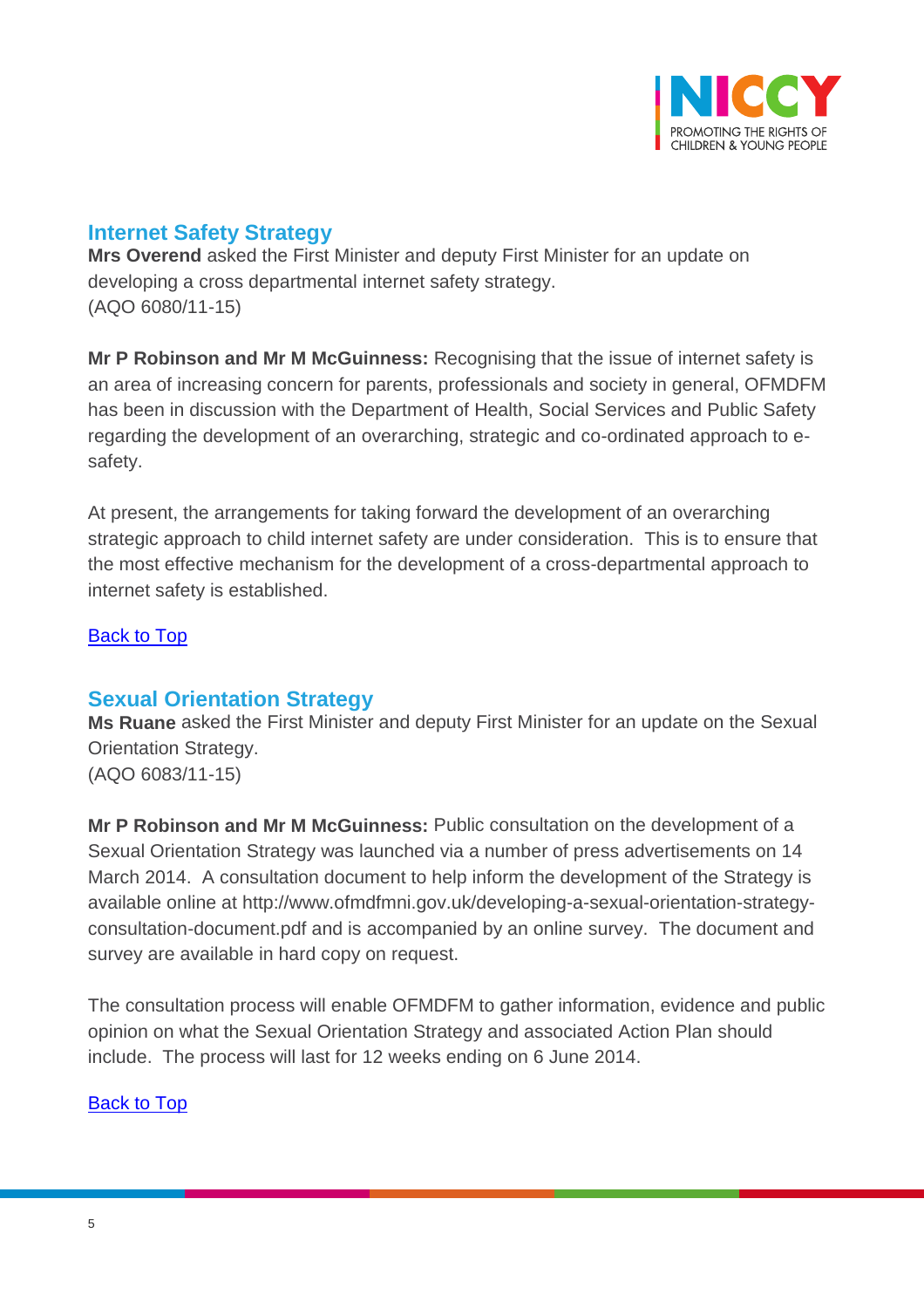

# **Department of Education**

# <span id="page-5-0"></span>**Literacy and Numeracy and Inspection Exchanges**

**Mr Allister** asked the Minister of Education what joint work is ongoing on an east west basis on (i) literacy and numeracy; and

(ii) inspection exchanges.

(AQW 33419/11-15)

**Mr O'Dowd (The Minister of Education):** There is a Bi-lateral Concordat between my Department and the Department for Education in England. The Concordat establishes an agreed framework for cooperation between the Departments on all matters in relation to specific business areas.

My Department recognises the importance of co-operation in order to meet our policy and business objectives. I have detailed below joint work which is ongoing on an east west basis:

- My Department liaises with the Department for Education (DfE) and the Department for Business, Innovation and Skills (DfBIS) on European matters.
- There is on-going liaison and communication regarding policies on qualifications, at official level with England and Wales. Whilst the 3-jurisdiction relationship has changed in recent years from joint decision making with the Office of Qualifications and Examinations Regulation to parallel decision making, the qualification regulators nevertheless meet regularly to discuss issues of mutual interest.
- The Organisation for Economic Co-operation and Development (OECD) is preparing a new Education Policy Outlook publication, to be published every two years following the first edition in January 2015. The publication will cover trends in education policy and details of education policy reforms. It will be accompanied by a series of Policy Outlook country profiles documenting each OECD member country's policy landscape. My Department is currently engaging with DfE, as are colleagues in Scotland and Wales, to inform OECD's drafting of a UK country profile.
- Causeway is a British-Irish youth exchange programme which aims to strengthen and improve relationships between young people, and those who work with them, right across Ireland, Scotland, Wales, England and the north of Ireland. Funding is provided by the Department of Children and Youth Affairs (Dublin), the Foreign and Commonwealth Office (London) and the Department of Education (through the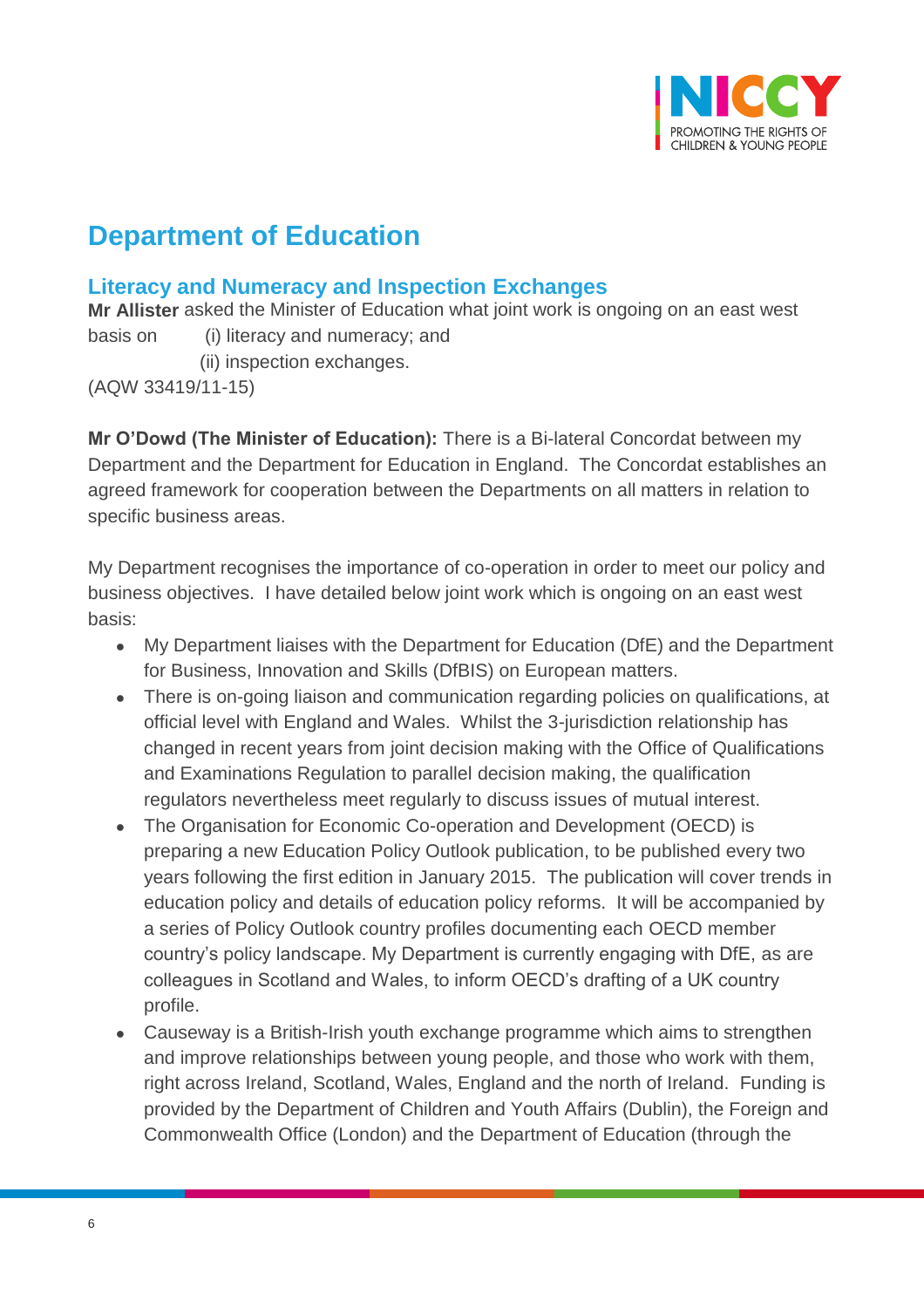

Youth Council).

- At the eleventh British Irish Council summit in September 2008, the Council adopted Early Years Policy as a new work sector with the Welsh Government as the lead administration. This area of work brings together policy officials from each Member Administration. There are currently four areas of focus of this Workstream: èè Collaboration between all agencies concerned with health, education and social services to provide a 'joined-up' service for children and their parents/carers and to make better use of resources; èè Transition arrangements (between home and child care settings, and then to school) to improve outcomes; èè The early years work force; and èè Evaluation and obtaining better value for money. Recent meetings have discussed improving quality, data sharing and workforce development in the Early Years sector.
- Arrangements for inspection exchanges have been put in place between the inspectorates from the north of Ireland, the south of Ireland, Scotland and Wales to facilitate exchanges during the 2013/2014 academic year. In February 2014, the Education and Training Inspectorate's (ETI) Managing Inspector for Primary joined an inspection in Scotland and arrangements are in place for a member of the Education Inspectorate in Scotland to join ETI inspections during May 2014. The ETI will be contacting Estyn (the inspectorate in Wales) in the near future to make arrangements for school inspector exchanges in the 2014/2015 academic year.

In relation to literacy and numeracy, specific programmes are being implemented to improve outcomes in literacy and numeracy particularly in socially disadvantaged areas however this has not required any joint work on an east west basis.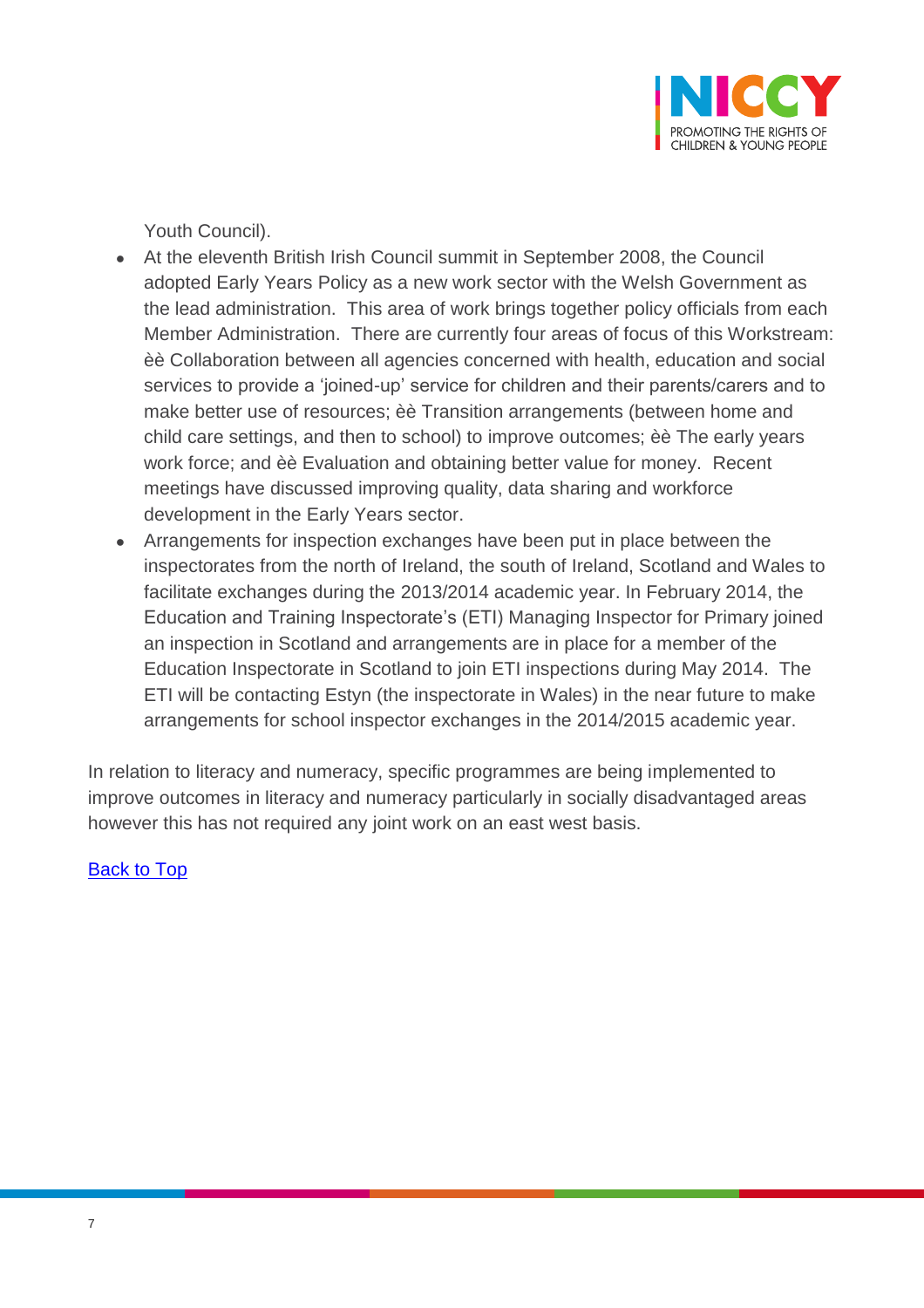

# <span id="page-7-0"></span>**Students from the Islamic Faith**

**Mr Flanagan** asked the Minister of Education what provision is made within schools to allow students from the Islamic faith to pray. (AQW 33480/11-15)

**Mr O'Dowd:** Under the Department's policy on schools and Collective Worship, it is open to schools to make arrangements to cater for pupils of different faiths/beliefs; this includes provision for students from the Islamic faith to pray. The department does not hold information on the provision that individual schools provide, this is a matter for Principals and Board of Governors to determine with the support of the Education & Library Boards. [Back to Top](#page-0-0)

### <span id="page-7-1"></span>**Home Education**

**Mrs Cochrane** asked the Minister of Education whether there has been a study to assess the differences in later educational outcomes between children who received their preschool education in a controlled or maintained setting and those whose pre-school education was delivered in a voluntary or private setting; and if not, whether his Department will consider commissioning such a study. (AQW 33535/11-15)

**Mr O'Dowd:** The Effective Pre-School Provision in Northern Ireland Project (EPPNI) was a longitudinal research study of children's progress and development from age three to eleven years, and how progress related to their pre-school centre experience and family background. In its findings at the end of Key Stage One the study noted, among other things, that high quality preschooling was related to better intellectual and social/behavioural development for children. At the end of Key Stage Two Mathematics and English found that there was clear evidence of positive pre-school effects persisting to the end of Key Stage Two for children who attended a nursery school/class or playgroup. Copies of both Reports are available in the Assembly Library.

The Chief Inspector's Report provides evidence of high quality provision. In light of that my focus is on continuing to improve the quality of pre-school provision, irrespective of where it is delivered. Learning to Learn, which was published last year, sets out a series of actions intended to support all children having equal opportunities to achieve their potential through high quality early years education and learning experiences. [Back to Top](#page-0-0)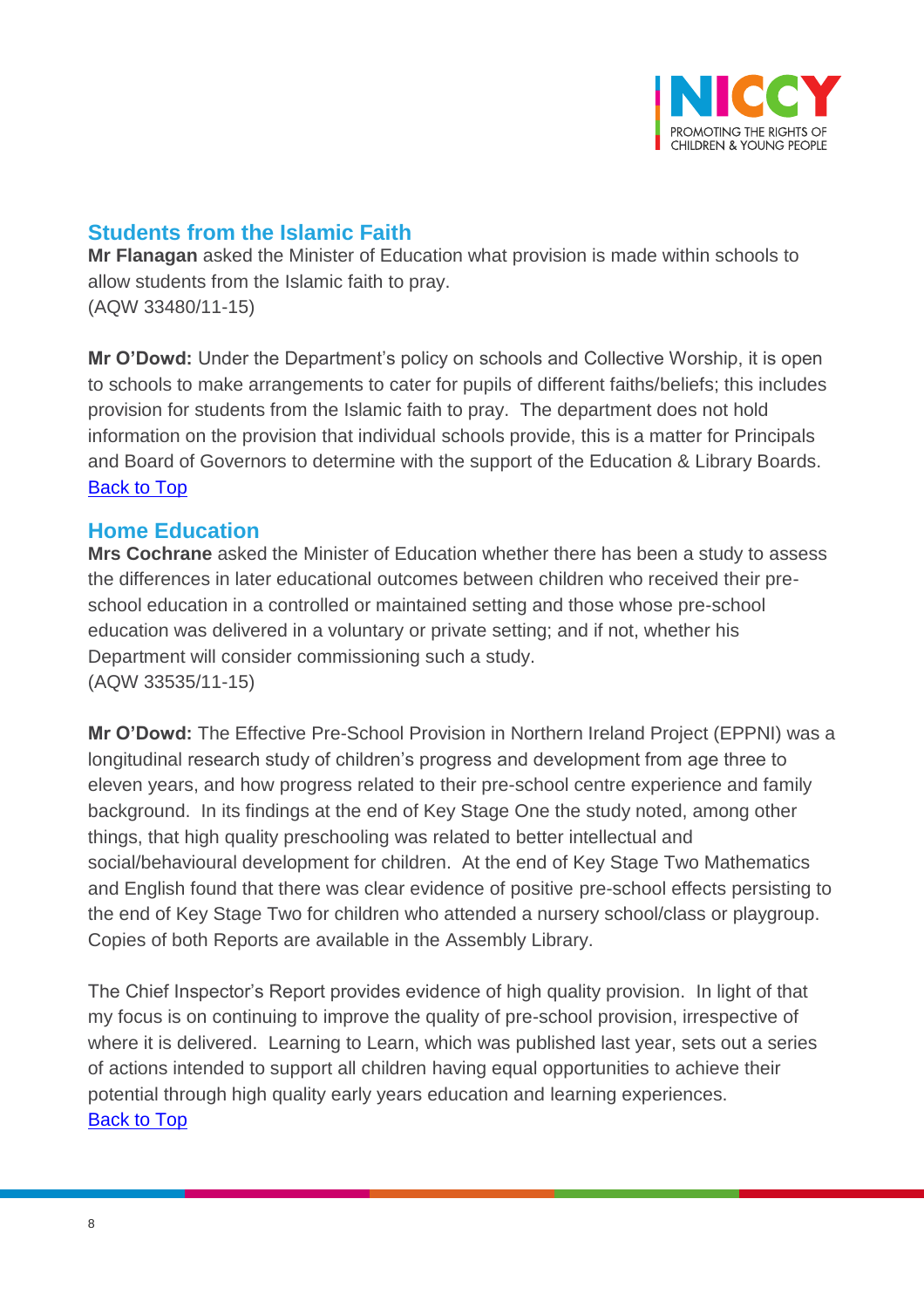

# <span id="page-8-0"></span>**Southern Education and Library Board's Autism and Intervention Service**

**Mrs D Kelly** asked the Minister of Education when the current moratorium on public sector jobs in the Southern Education and Library Board's Autism and Intervention Service, under the umbrella of Children and Young Persons Services, will be lifted, given that it was introduced awaiting the implementation of Education and Skills Authority. (AQW 33537/11-15)

**Mr O'Dowd:** May I make clear that Vacancy Control is not a moratorium on jobs, rather the policy advises that employing authorities should avoid creating new posts, unless there is an inescapable requirement to ensure service delivery, and that arising vacancies should initially be filled in a temporary capacity only. The purpose of the Vacancy Control policy remains extant – to protect staff in posts which may, as a result of future restructuring, be considered to be redundant.

The Department has continuously reviewed the policy to take account of the issues that have arisen as a result of the enforcement of vacancy control for much longer than originally anticipated. I have agreed to undertake a further review of the policy and I am considering a paper outlining the views of the Association of Education and Library Boards. I will also be seeking input from other RPA affected education sector bodies and trade union colleagues. However, it will not be possible to lift vacancy control completely until the way forward for the restructuring of education administration is known.

### [Back to Top](#page-0-0)

## <span id="page-8-1"></span>**Staff Seconded to EASIT**

**Mr Storey** asked the Minister of Education to detail the total number of staff still seconded to EASIT, including their associated work streams, salaries and contractual arrangements. (AQW 33589/11-15)

**Mr O'Dowd:** The creation of ESA remains a Programme for Government target. However, in advance of the agreement necessary to progress the Education Bill, the ESA Implementation Team has recently been reduced. A core team has been retained as an integral part of DE to:

• Plan for the impact of the new local government boundaries from April 2015, if ESA has not been established;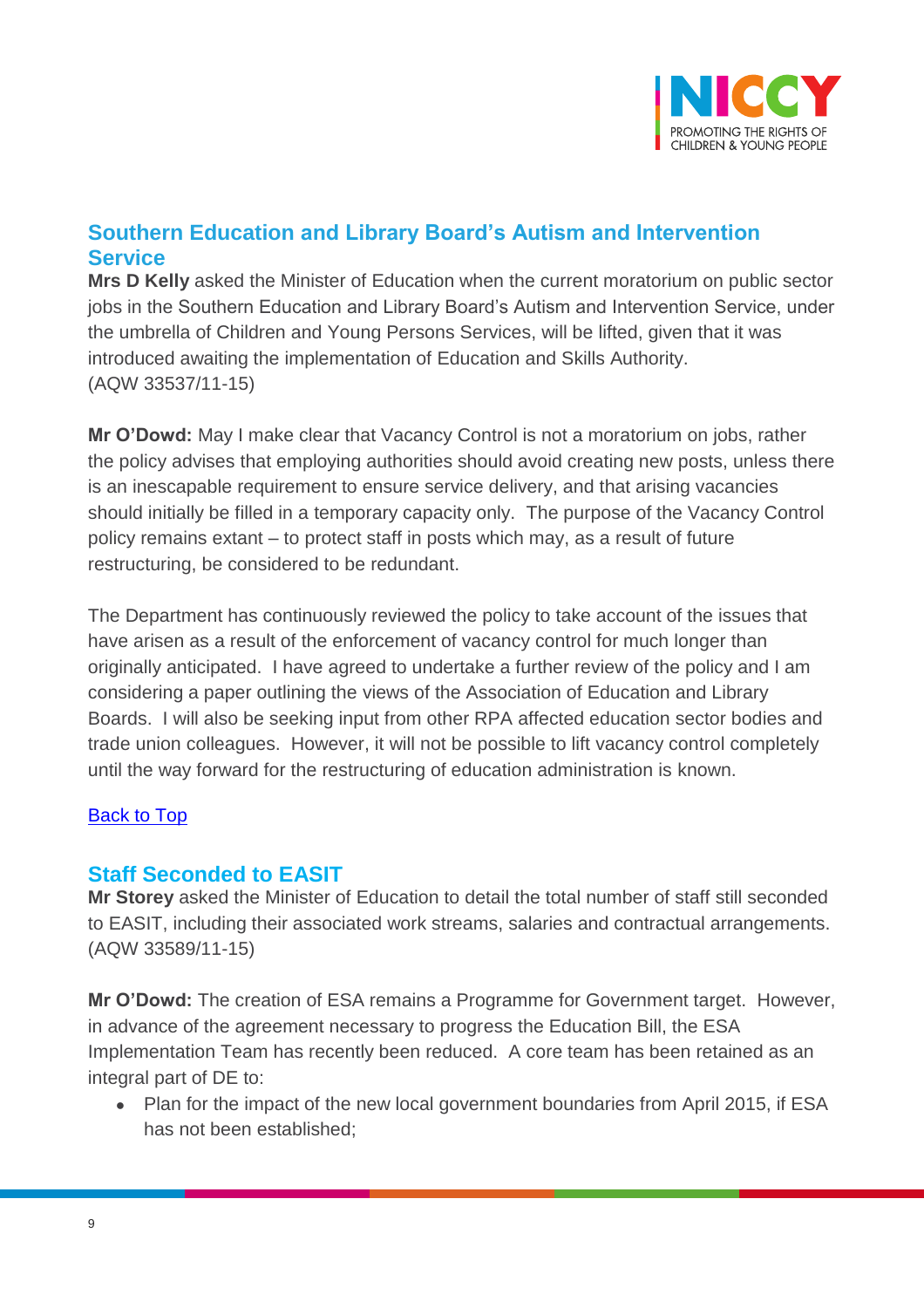

- Assist with planning and implementing necessary budget efficiencies;
- Support a number of regional programmes that have been identified as Ministerial priorities including School Development, Governor Support and ICT Modernisation;
- Update HR policies and procedures for the education sector; and
- Be ready to implement ESA following the necessary agreement.

ESAIT has reduced from 29.3 FTE staff plus the CEO Designate in 2013 to the current team of CEO Designate plus 15 FTE seconded staff. In addition, ESAIT no longer incurs the costs associated with staff in the SEELB who were supporting the implementation of a new finance system.

The ESA CEO Designate is currently acting as Interim CEO of the SELB and 7 of the team are also engaged in work to support DE and the ELBs in a number of areas. Seconded staff are on temporary contracts until April 2015. ESAIT salaries currently total £790,000.

### [Back to Top](#page-0-0)

## <span id="page-9-0"></span>**Language Support Arrangements in Primary Schools**

**Mr McNarry** asked the Minister of Education, pursuant to AQW 33216/11-15, to detail the main categories of support delivered under this funding scheme over the last three years. (AQW 33610/11-15)

**Mr O'Dowd:** The Regional Inclusion and Diversity Service (IDS) offers support to schools in four main areas: pastoral care; curriculum access; language acquisition; intercultural education. This support is tailored to the specific needs of the school.

IDS develops and delivers training for teachers and classroom assistants, providing resources and follow up support. It provides translated documents and an interpreting service for schools to ensure effective homeschool communication.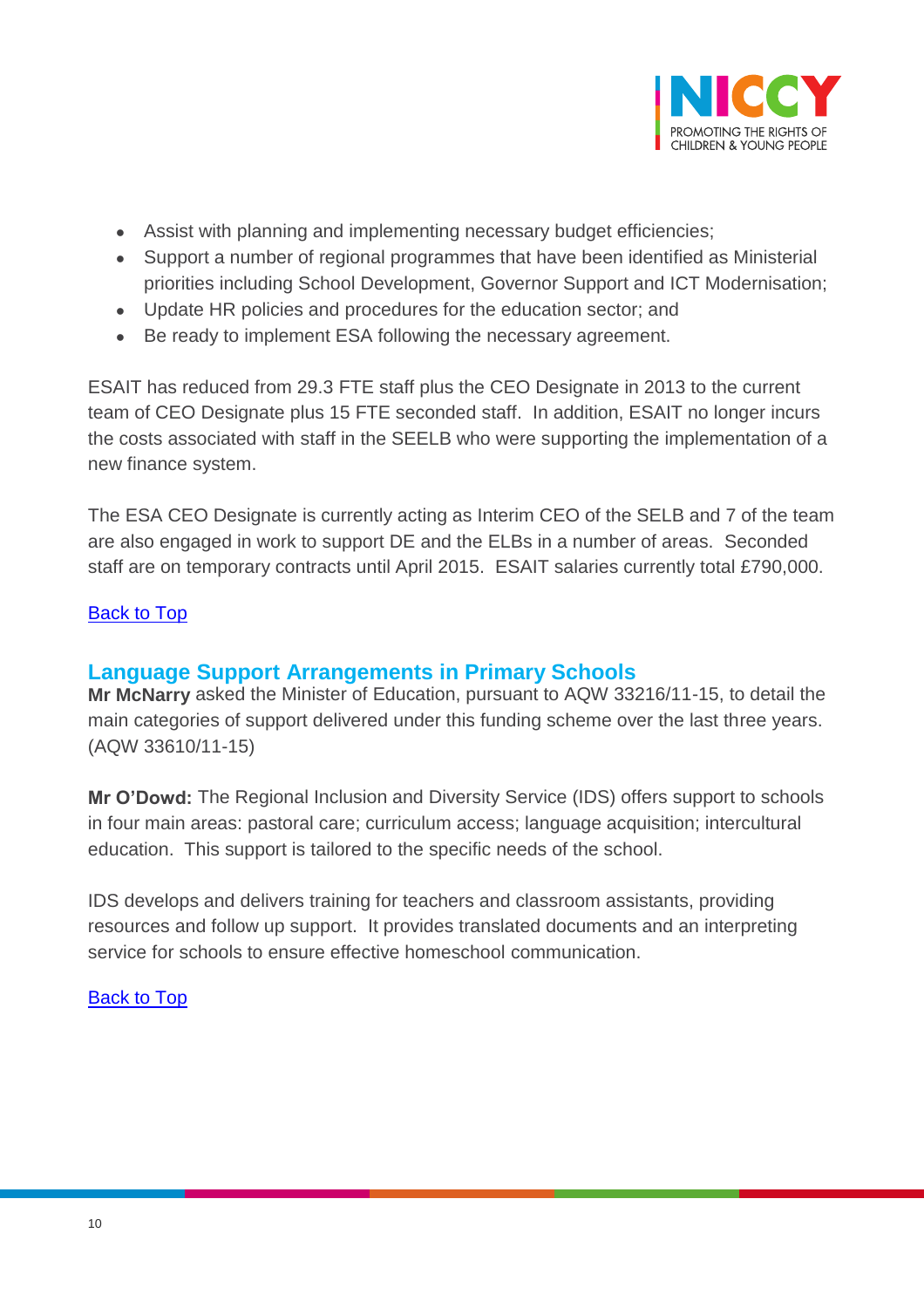

# <span id="page-10-0"></span>**Draft Northern Ireland Elective Home Education Policy**

**Mr Campbell** asked the Minister of Education what engagement his Department has had with families that educate their children at home during the consultation on the draft Northern Ireland Elective Home Education Policy. (AQW 33614/11-15)

**Mr O'Dowd:** Legislation places specific responsibilities on parents and on the five Education and Library Boards in the area of the education of children other than at school including those who are educated at home. The Boards have directly prepared guidance which reflects those legislative responsibilities and they are currently consulting on this guidance.

As part of that consultation I have made clear that I expect them to ensure engagement with as wide a range of stakeholders as possible including young people and their families and to ensure also that the feedback they receive is considered very carefully in reviewing the draft guidance.

The Boards have adopted a range of methods to facilitate engagement and consultation with all those who have an interest in Elective Home Education. I understand that each Board has written to the parents of all children who have notified them that they are presently electing to home educate their children and also to other key stakeholders to advise of the consultation exercise. Further details are provided in each Board's Consultation Strategy document. This is published on each Board's websites alongside their draft guidance and the Boards will also make this available in various formats upon request.

I have made clear that I will wish to review each Board's guidance once it has been subject to consultation and reviewed and refined in response to the engagement that has taken place.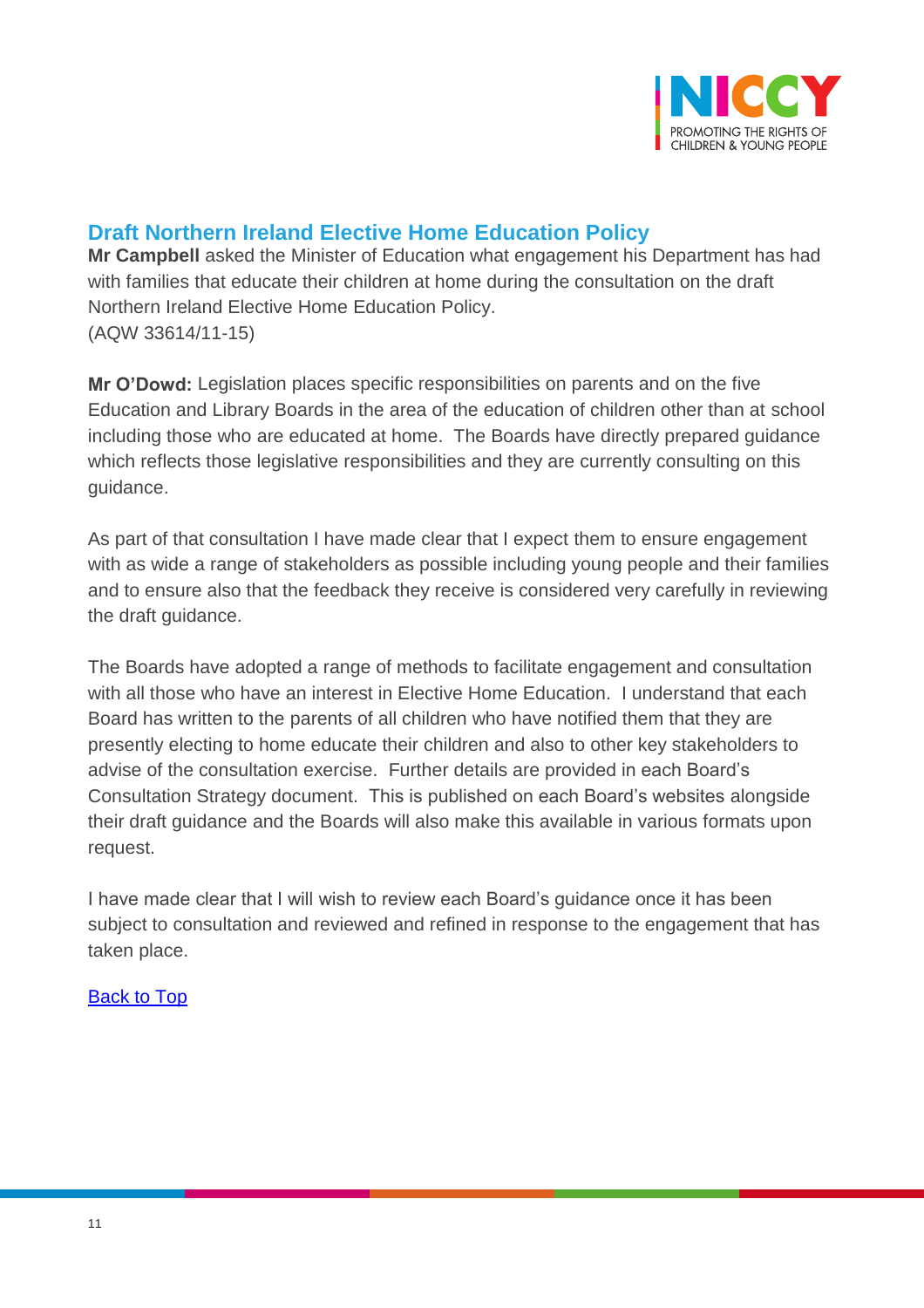

## <span id="page-11-0"></span>**Home Education**

**Mrs Dobson** asked the Minister of Education for his assessment of the draft joint policy on elective home education published by the five Education and Library Boards. (AQW 33619/11-15)

**Mr O'Dowd:** Legislation places specific responsibilities on parents and on the five Education and Library Boards in the area of the education of children other than at school including those who are educated at home.

The Boards have directly prepared guidance which reflects those legislative responsibilities and they are currently consulting on this guidance. The consultation process provides an opportunity for views and ideas to be provided to the Boards on how they best strike the balance between ensuring that the rights and needs of children themselves are appropriately protected and facilitating parental preference for home education.

As Education Minister my focus is on ensuring the needs of children and young people are met. Therefore, I have made clear that I expect the Boards to ensure engagement with as wide a range of stakeholders as possible including young people and their families as part of that consultation and to ensure also that the feedback they receive is considered very carefully in reviewing the draft guidance. I have also made clear that I will wish to review their guidance once it has been subject to consultation and reviewed and refined in response to the engagement that has taken place.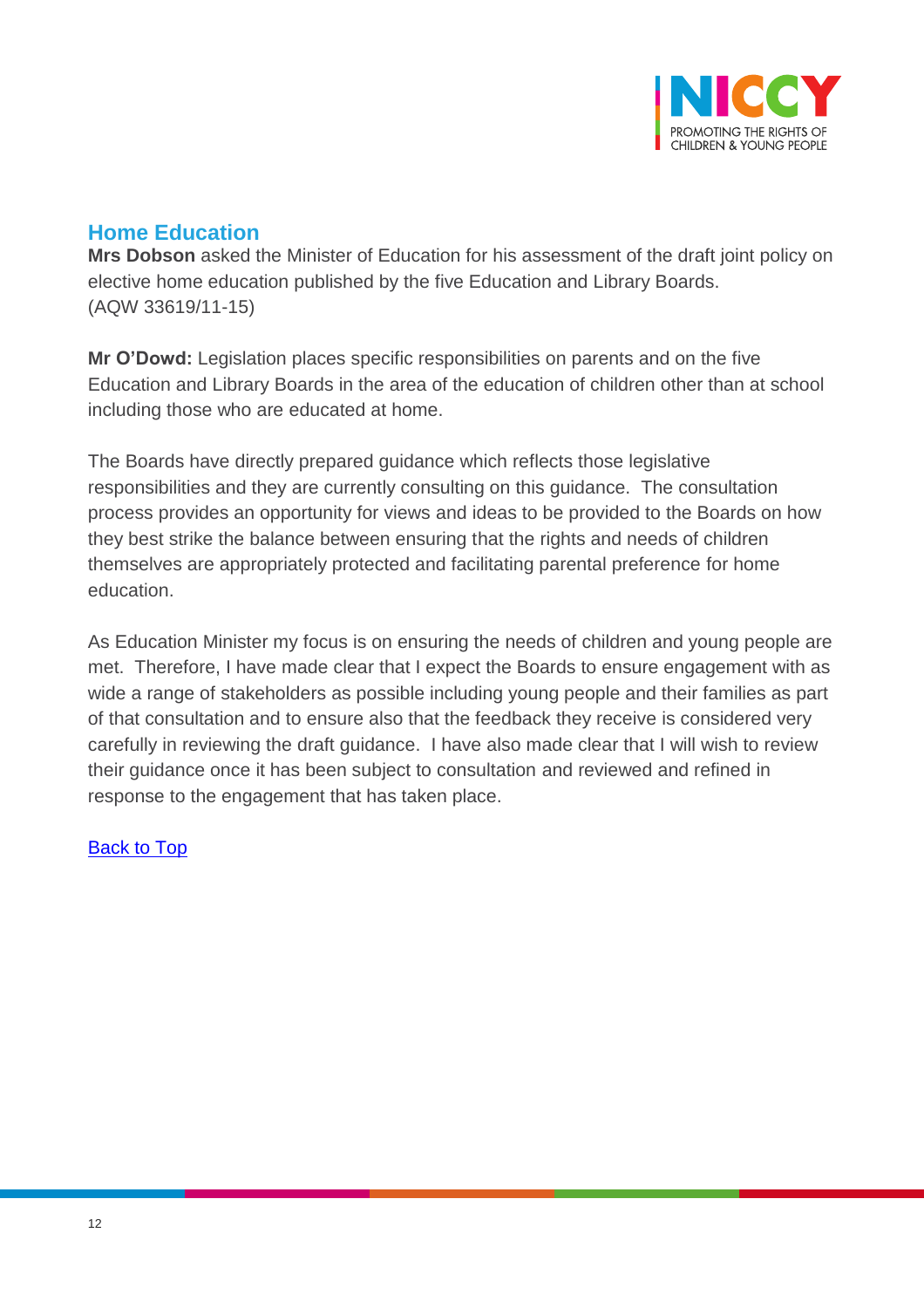

## <span id="page-12-0"></span>**Reconstitution of the Education and Library Boards**

**Mr Agnew** asked the Minister of Education to outline his plans for the reconstitution of the Education and Library Boards. (AQW 33625/11-15)

**Mr O'Dowd**: In the absence of the political agreement necessary to advance the Education Bill to establish the Education and Skills Authority (ESA), I have instructed Department of Education officials to cease work on ESA, and focus on work required to make education administration compatible with the changes to local councils, that take full effect from 1 April 2015.

I intend to bring a paper to the Executive shortly, to identify the way forward. To help provide continuity and leadership during the transitional period, I have also asked all existing ELB members, including the SEELB Commissioners, to accept an extension of their current term of appointment until 31 March 2015.

[Back to Top](#page-0-0)

## <span id="page-12-1"></span>**Area Based Planning**

Ms Lo asked the Minister of Education how many school places have been

(i) created; and (ii) removed since the establishment of Area Based Planning. (AQW 33640/11-15)

**Mr O'Dowd: (i)** Since Area Based Planning commenced I have approved Development Proposals to create a total of 2,980 school places; 1,524 primary places, 1,040 post primary places and 416 statutory nursery places.

**(ii)** In the same period I have approved Development Proposals to remove 9,131 school places; 4,091 primary places, 4,988 post primary places and 52 statutory nursery places.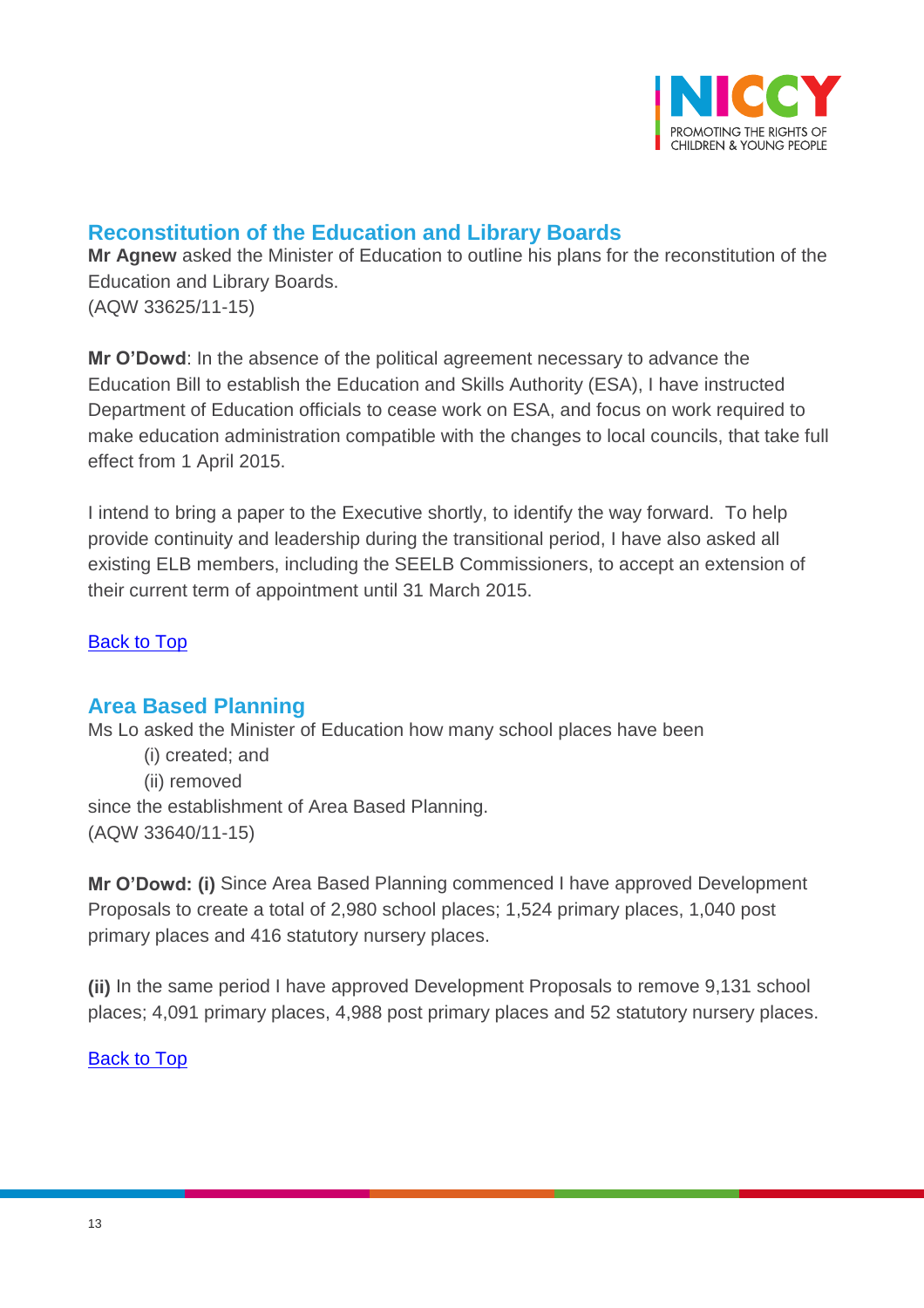

# **Department for Employment and Learning**

## <span id="page-13-0"></span>**Review of Youth Training**

**Mr Douglas** asked the Minister for Employment and Learning to detail why the Skills for Life and Skills for Work Level 1 strands of Training for Success have been excluded from the scope of the Review of Youth Training. (AQW 33530/11-15)

**Dr Farry:** The review of youth training will examine level 1 provision in the context of progression. I fully recognise that clear progression pathways and support mechanisms are vital for young people to progress from the entry level and level 1 options into the new youth training offer, just as the new youth training offer will facilitate entry into further education and training at level 3 and above, and will consider how best to achieve this.

Pending the outcome of the Review the Department continues to be fully inclusive, delivering all levels of provision, including a range of initiatives delivered at entry level and level 1 through the Training for Success strands Skills for Life and Skills for Work Level 1, and through Pathways to Success, the department's strategy for young people who are not in education, employment or training. Therefore, whilst the review is not examining provision at entry level and level 1, it should be viewed as only one specific part of the wider learner pathways available to young people in Northern Ireland.

As with the current Training for Success programme, future provision at entry level and level 1 must ensure that training provides high levels of pastoral care, support, encouragement and concern for the holistic welfare and development of the participant.

The review of youth training is also being undertaken in tandem with the development of the United Youth offer. Again, this offer will seek to provide a fully inclusive framework of education and training opportunities and progression routes for young people across all levels.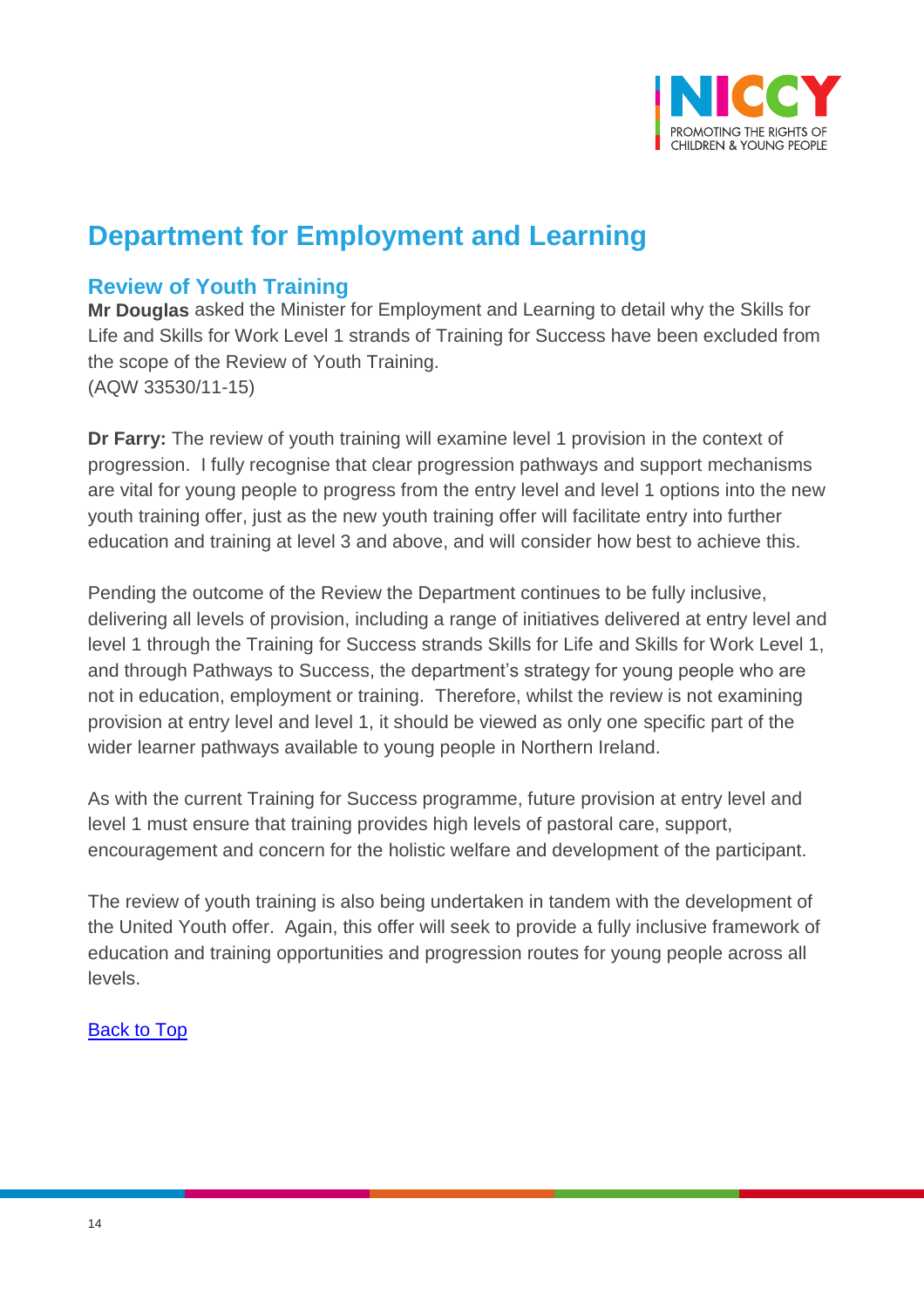

# <span id="page-14-0"></span>**Skills for Life and Skills for Work**

**Mr Douglas** asked the Minister for Employment and Learning to outline what plans he has to review provision within the Skills for Life and Skills for Work Level 1 to ensure that it is of an equally high quality to the refreshed Level 2 training offer. (AQW 33531/11-15)

**Dr Farry:** Contracts for the delivery of the Skills for Your Life and Skills for Work Level 1 strands of the Department's Training for Success programme are due to run until 31 March 2016. Consideration of future provision will take account of the work being carried out on the review of youth training (level 2 provision) and the development of the United Youth offer; both of which seek to provide a fully inclusive framework of education and training opportunities and progression routes for young people across all levels.

It is likely that the personal and development needs of young people who have disengaged from learning and/or have significant barriers to education; training or employment will continue to be central to future provision, as will high levels of pastoral care, support, encouragement and concern for the holistic welfare and development of the participant.

The quality and performance of the current provision will continue to be monitored by my Department in partnership with the Education and Training Inspectorate. A programme of regular and robust reviews of Suppliers' performance is in place with the aim of ensuring consistently high standards of delivery, outcomes and value for money.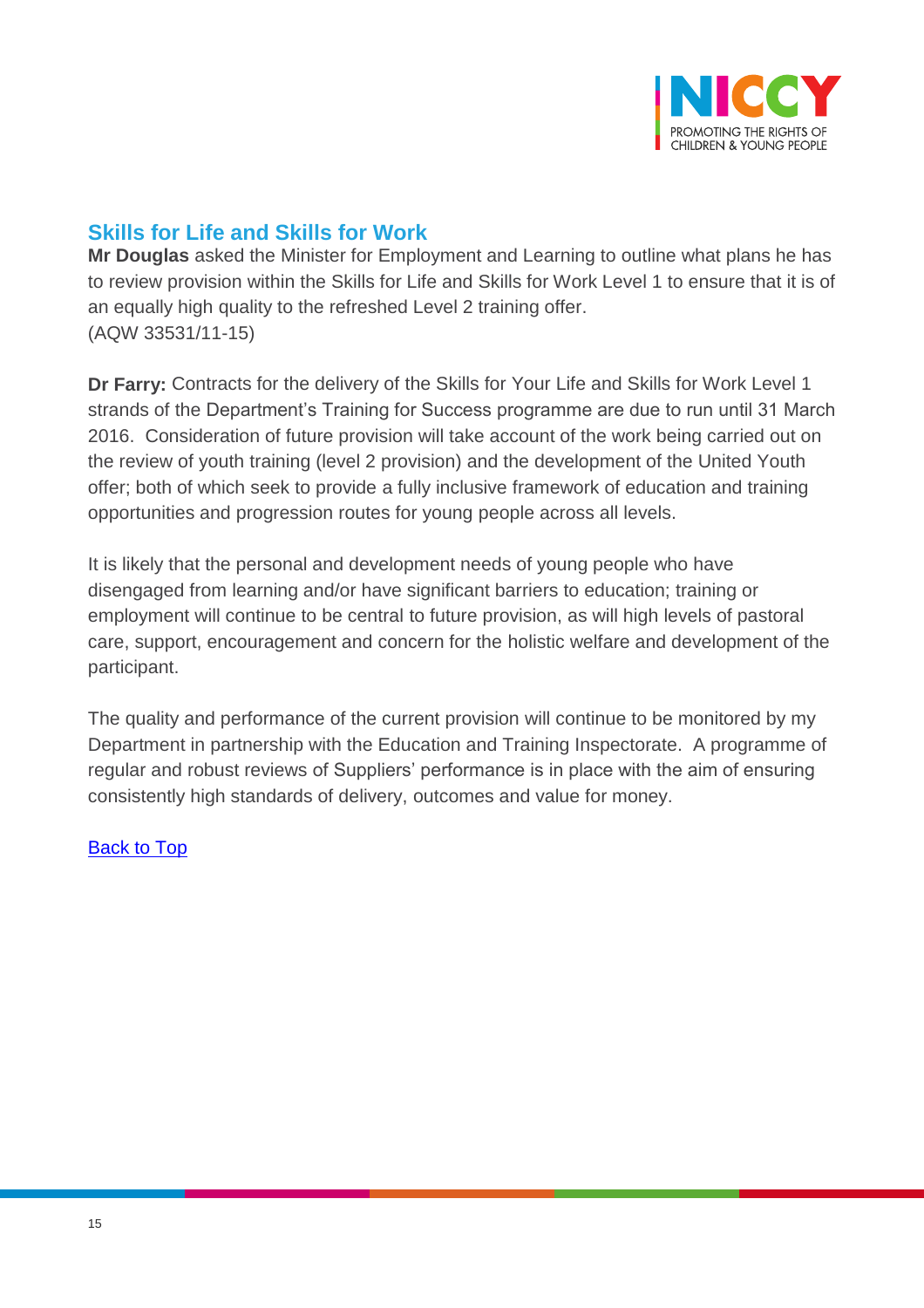

# **Department of Finance and Personnel**

# <span id="page-15-0"></span>**Standing Conference on Teacher Education North and South**

**Mr Allister** asked the Minister of Finance and Personnel what evaluation his Department has made regarding value for money of funding of the Standing Conference on Teacher Education North and South (SCOTENS); and the decision to further renew its funding by the Department of Education and the Department of Employment and Learning. (AQW 33403/11-15)

**Mr Hamilton:** My Department has not made any evaluation regarding the funding of the Standing Conference on Teacher Education North and South, nor on the decisions of other departments to renew funding for it.

My Department would not engage in decisions of this nature and scale unless they were the subject of a bid for additional funding to it, or if it deemed the funding to be novel or contentious.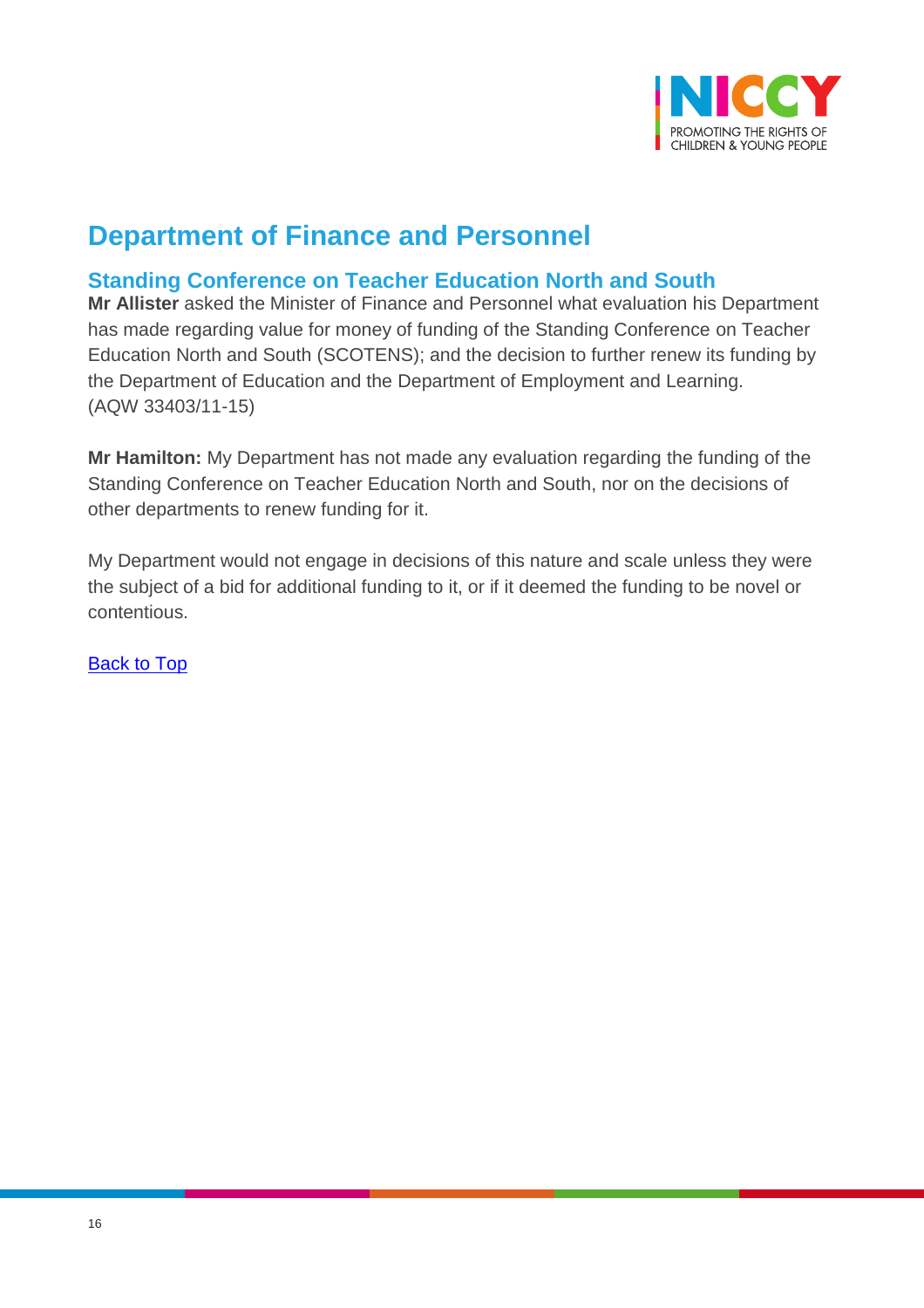

# **Department of Health**

## <span id="page-16-0"></span>**Beechlea Care Home, Enniskillen**

**Mr Flanagan** asked the Minister of Health, Social Services and Public Safety whether issues surrounding the school attendance rates of children resident in Beechlea care home, Enniskillen have been identified; and what action has been taken to increase their attendance rates.

(AQW 33392/11-15)

**Mr Poots (The Minister of Health, Social Services and Public Safety):** I have been assured by the Western Health and Social Care Trust that the education of all looked after children is a priority for the Trust. Arrangements for the promotion of the education of children accommodated within Beechlea children's home are set out in its Statement of Purpose and Function and will be dependent on the needs of each young person.

As part of the pathway planning process, the education of each young person is discussed and agreed at the first planning meeting and subsequent review meetings. In addition, every looked after child is required to have a Personal Education Plan (PEP) which establishes effective recording and reporting practices and is a transferable account of the young person's needs, support and progress in education.

Residential staff, and key workers in particular, liaise closely with schools through the appointed looked after children support teacher and with Education & Welfare officers or home tutors to monitor the young person's progress and try to resolve any difficulties that occur.

Finally, by way of the Adoption and Children Bill due to be introduced in the Assembly next year, it is proposed to amend the Children (Northern Ireland) Order 1995 to include a specific duty to promote the educational achievement of all looked-after children.